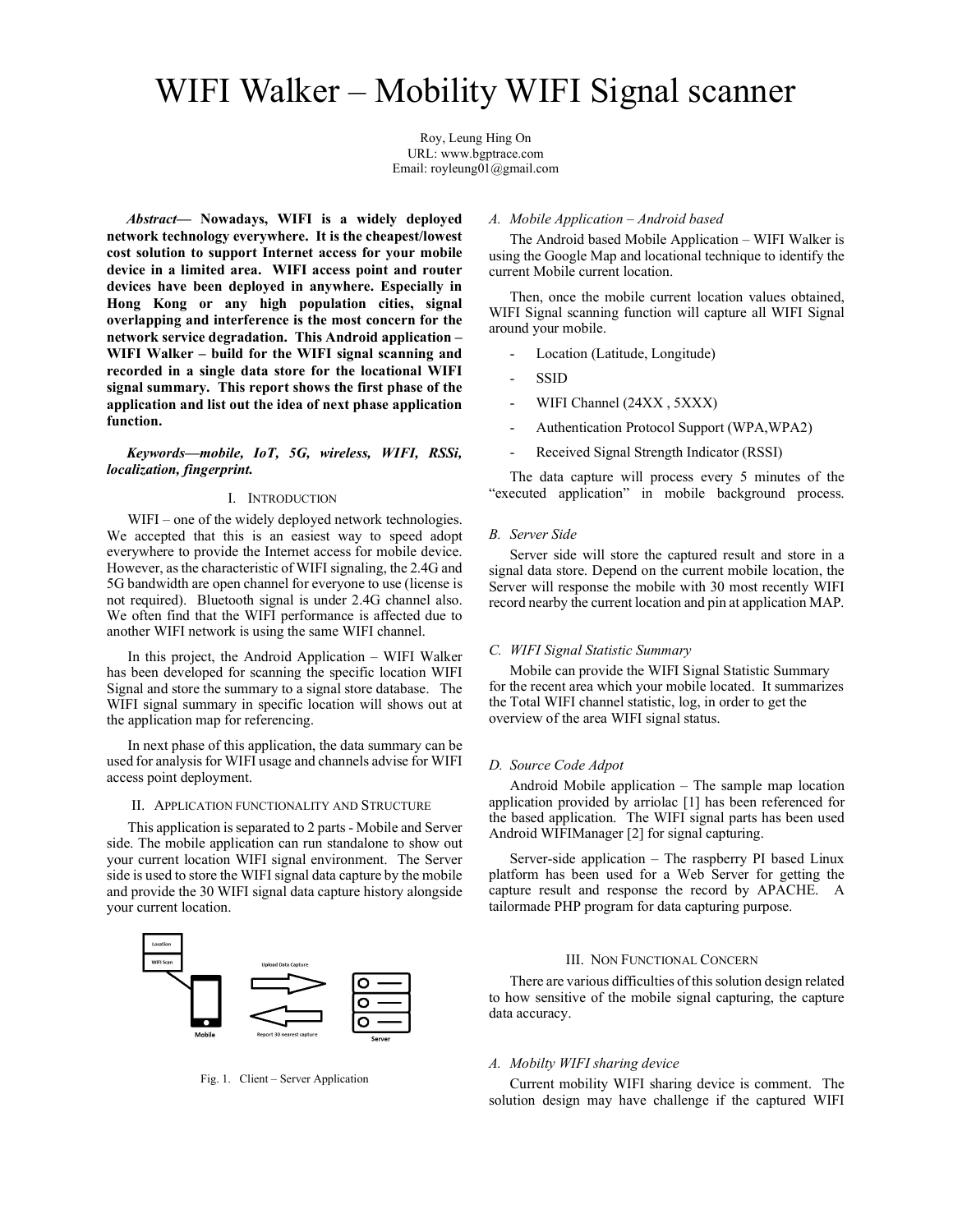Signal / Access Point is not at a fixed location. It would affect the accuracy of the location identification.

# B. Mobile device signal capture

Mobile handhelds are classified as several category such as high-end, middle-end or low-end mobile. The result capture may be affected by the device performance especially the RSSI result.

# C. WIFI Fingerprint

As there is a solution about the WIFI Fingerprint for the location identification, based on the datastore, it can possibility show your Latitude and Longitude if "you get the same/near WIFI Signal SSID capture". However, there is a long way to prove how large datastore / database is needed.

# IV. APPLICATION SCREEN CAPTURE AND FUNCTION

In this session, it shows the mobile application screen capture. In this test first phase of development, we have spent around 2hours to capture the WIFI signal around Shatin region and giving out the sample data after removal any abnormal capture such as data corruption. There are around 2700 lines of the data captured in our data store.

DateTime: Mar 08, 2022 11:02:17 AM / Latitude 22.3796405 / Longitude 114.1978035 / Here / [WPA2- PSK-CCMP][ESS][WPS] / 2457 / -77

DateTime: Mar 08, 2022 11:02:17 AM / Latitude 22.3796405 / Longitude 114.1978035 / Linksys02375 / [WPA2-PSK-CCMP][ESS][WPS] / 5200 / -84

DateTime: Mar 08, 2022 11:02:17 AM / Latitude 22.3796405 / Longitude 114.1978035 / Linksys32696\_5GHz / [WPA2-PSK-CCMP][ESS][WPS] / 5745 / -87

Fig. 2. Sample data capture example – Server Side

Data is separated by slash "/" as follow:

- Captured Date time in UTC format
- Latitude
- Longitude
- **SSID**
- Authentication Protocol Support (WPA,WPA2)
- WIFI Channel (24XX, 5XXX)
- Received Signal Strength Indicator (RSSI)

For the mobile application, the sample UI [Fig. 3,4] has been developed based on the temple provided by arriolac<sup>[1]</sup>. The Google MAP API has been used and based on the data store captured WIFI signal information and location. The application pins out the nearest 30 records for reference.



Fig. 3. WIFI Walker – nearest 30 pins capture





The AREA Statistic button provides the function of the recent area WIFI signal summary. About the signal usage, most of the channel adopt, WIFI SSID and signal log.